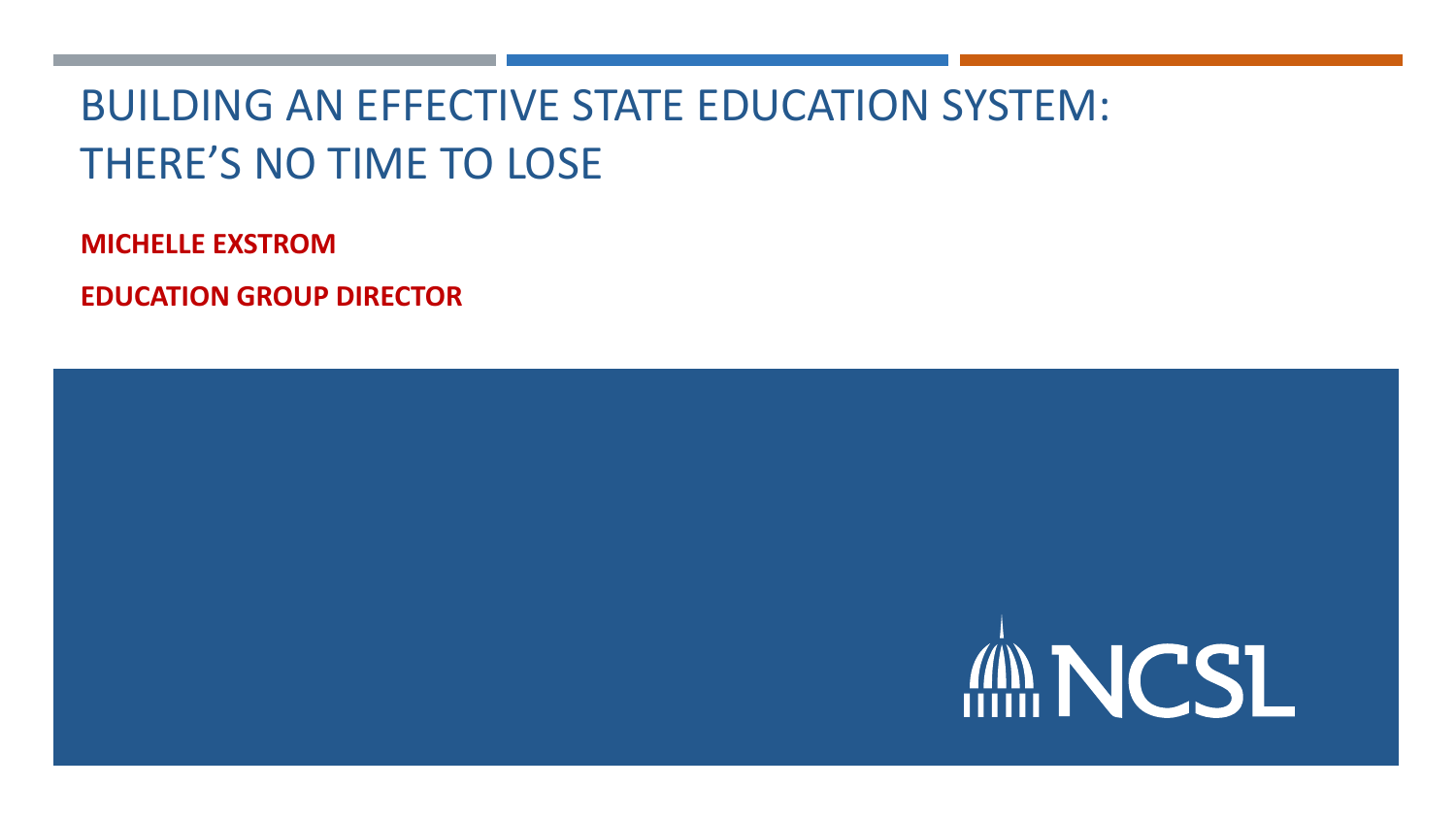### ABOUT NCSL

- **Instrumentality of all 50 state and territorial legislatures**
- Bipartisan
- **Provides research, technical assistance and opportunities to exchange ideas**
- Advocates on behalf of legislatures before the federal government

*NCSL is committed to the success of state legislators and staff. Founded in 1975, we are a respected bipartisan organization providing states support, ideas, connections and a strong voice on Capitol Hill.*

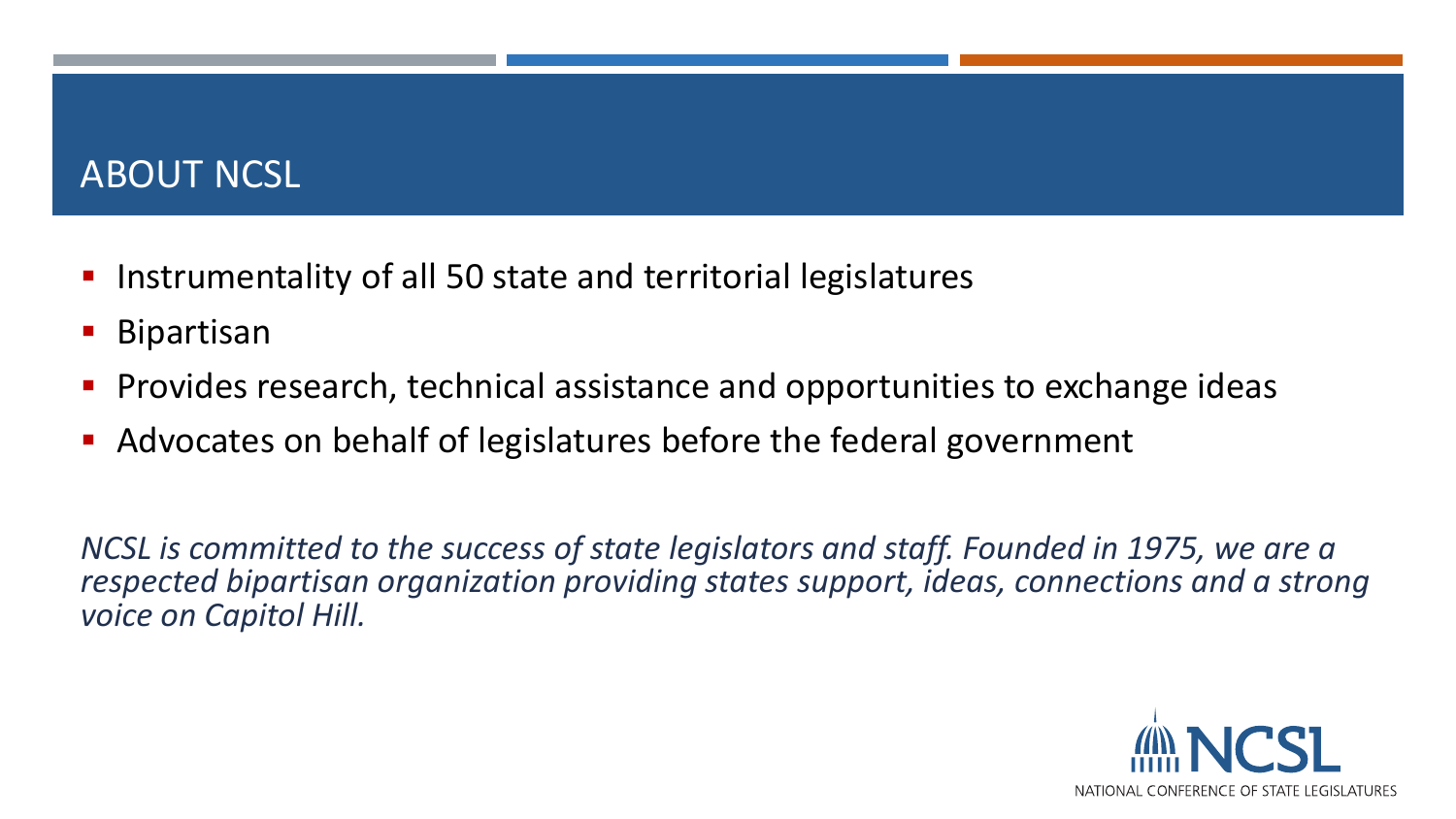# STATE LEGISLATORS LEARN ABOUT HIGH-PERFORMING SYSTEMS

- International comparisons are valid
- US students are quickly falling behind
- Our own measures show stagnation
- Much to learn from highest performing systems



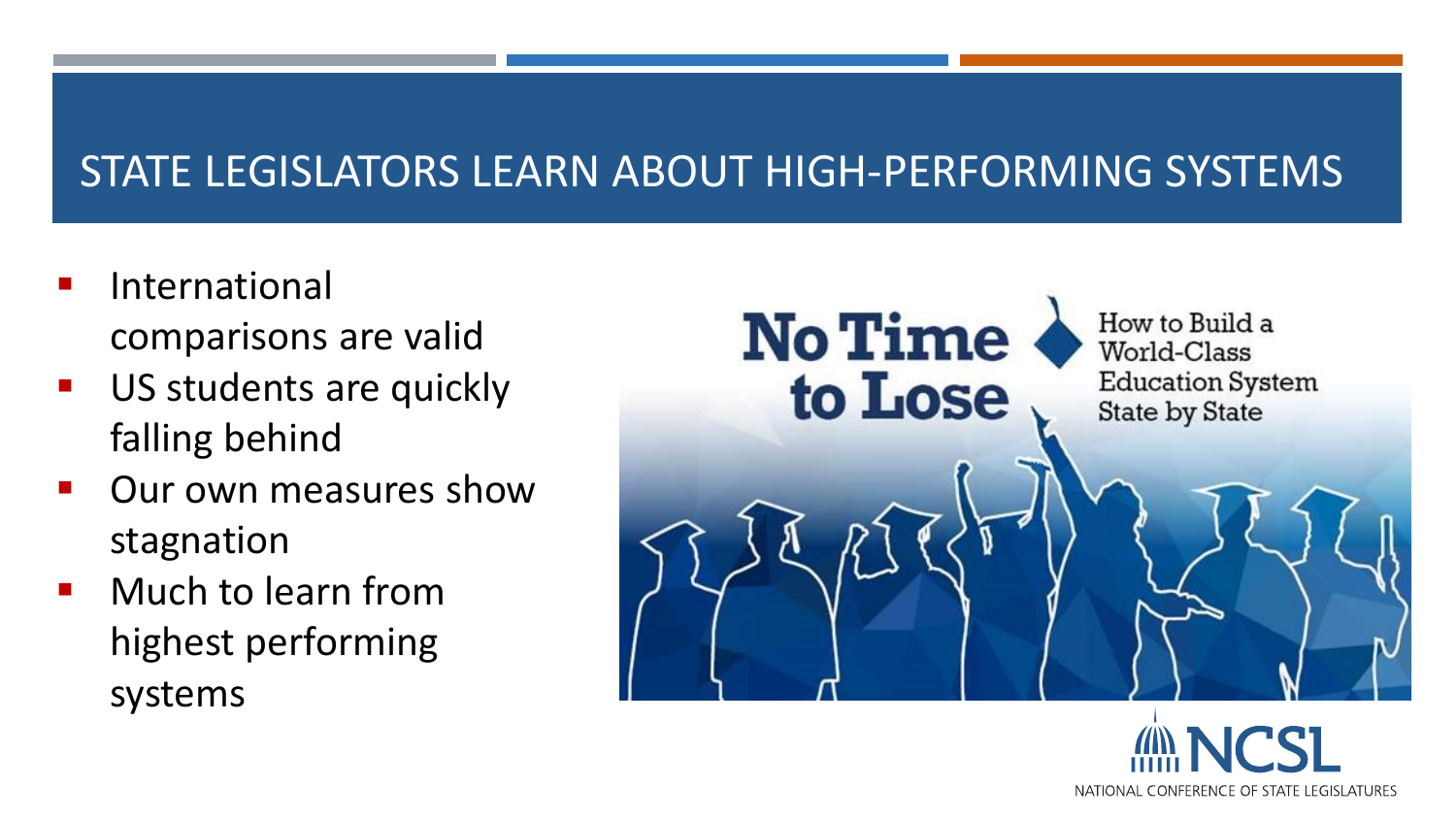## MESSAGE FROM NCSL INTERNATIONAL EDUCATION STUDY GROUP

- **Bad news:** Most state education systems are falling dangerously behind the world in a number of international comparisons and on our own National Assessment of Educational Progress, leaving the United States overwhelmingly underprepared to succeed in the 21<sup>st</sup> century economy.
- **Good news:** The good news is, by studying these other high-performing systems, we are discovering what seems to work. If we get to work right away, we can quickly turn this around as high-performing countries have.

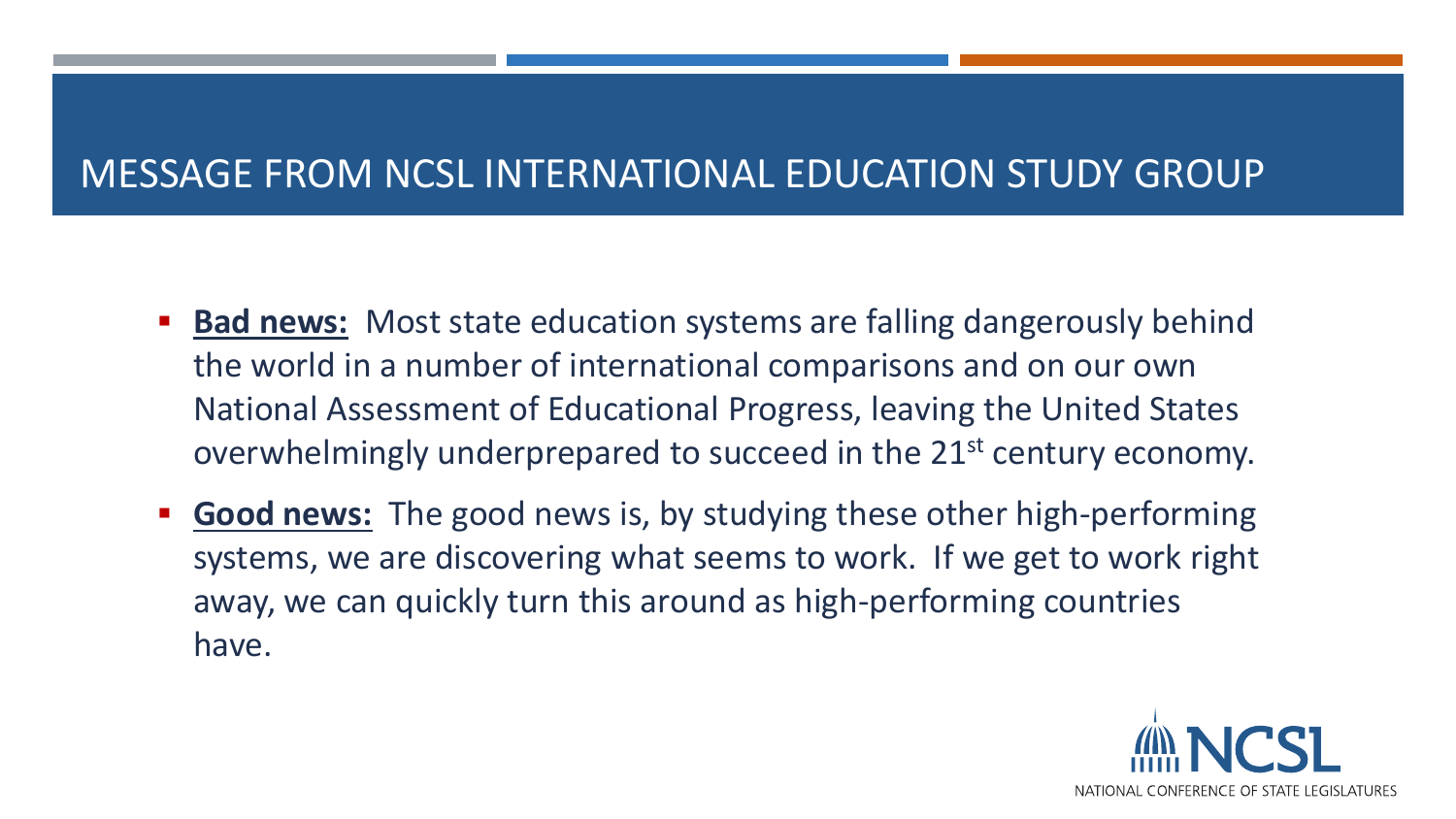# CANNOT IGNORE PISA RESULTS: ALARMS ARE SOUNDING

- **Programme of International Student Assessment (PISA) administered by** Organisation of Economic Cooperation and Development (OECD)
- Measures 15-year-olds' ability in 79 countries to use their reading, mathematics and science knowledge and skills to meet real-life challenges.
	- **Reading**: understand, use, evaluate, reflect on and engage with texts
	- **Mathematics**: capacity to reason mathematically, using concepts, procedures, facts and tools to describe, explain and predict phenomena
	- **Science**: explain phenomena scientifically, evaluate and design enquiry, interpret data scientifically

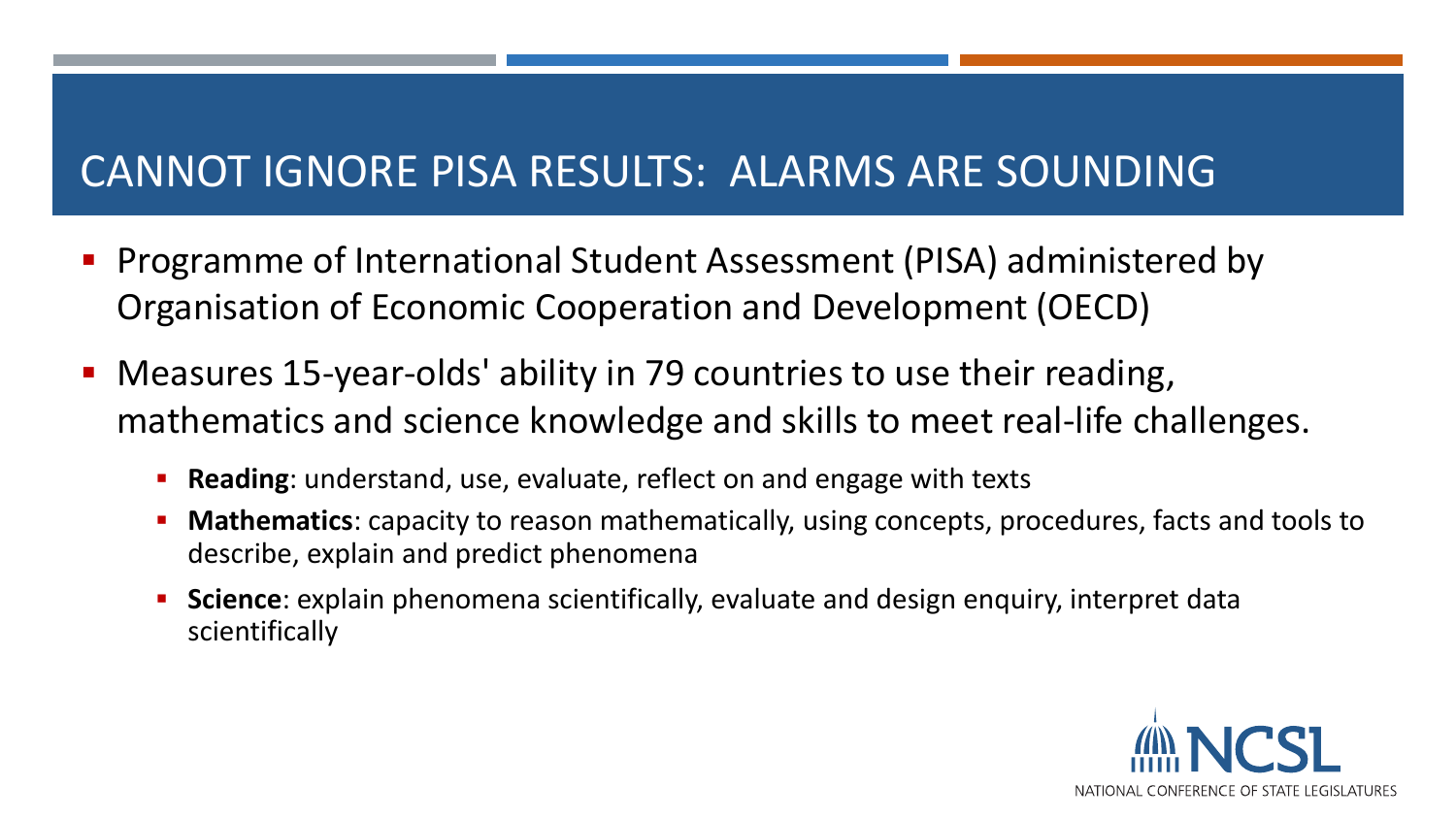# PREVIOUS PISA RESULTS: 2000 - 2015

| <b>Year (Countries</b><br>Tested) | <b>U.S. Results</b> |      |         |
|-----------------------------------|---------------------|------|---------|
|                                   | Reading             | Math | Science |
| 2000 (32)                         | 15                  | 19   | 14      |
| 2003 (41)                         | 18                  | 28   | 22      |
| 2006 (57)                         | <b>NR</b>           | 34   | 28      |
| 2009 (65)                         | 17                  | 30   | 22      |
| 2012 (65)                         | 24                  | 36   | 28      |
| 2015 (72)                         | 23                  | 39   | 25      |

Since 2000, US students have performed well below top performers.

Massachusetts is the exception – As a state that elects to participate on its own, MA student are top performers.

https://www.oecd.org/pisa/publications/PISA2018 CN USA.pdf

NATIONAL CONFERENCE OF STATE LEGISLATURES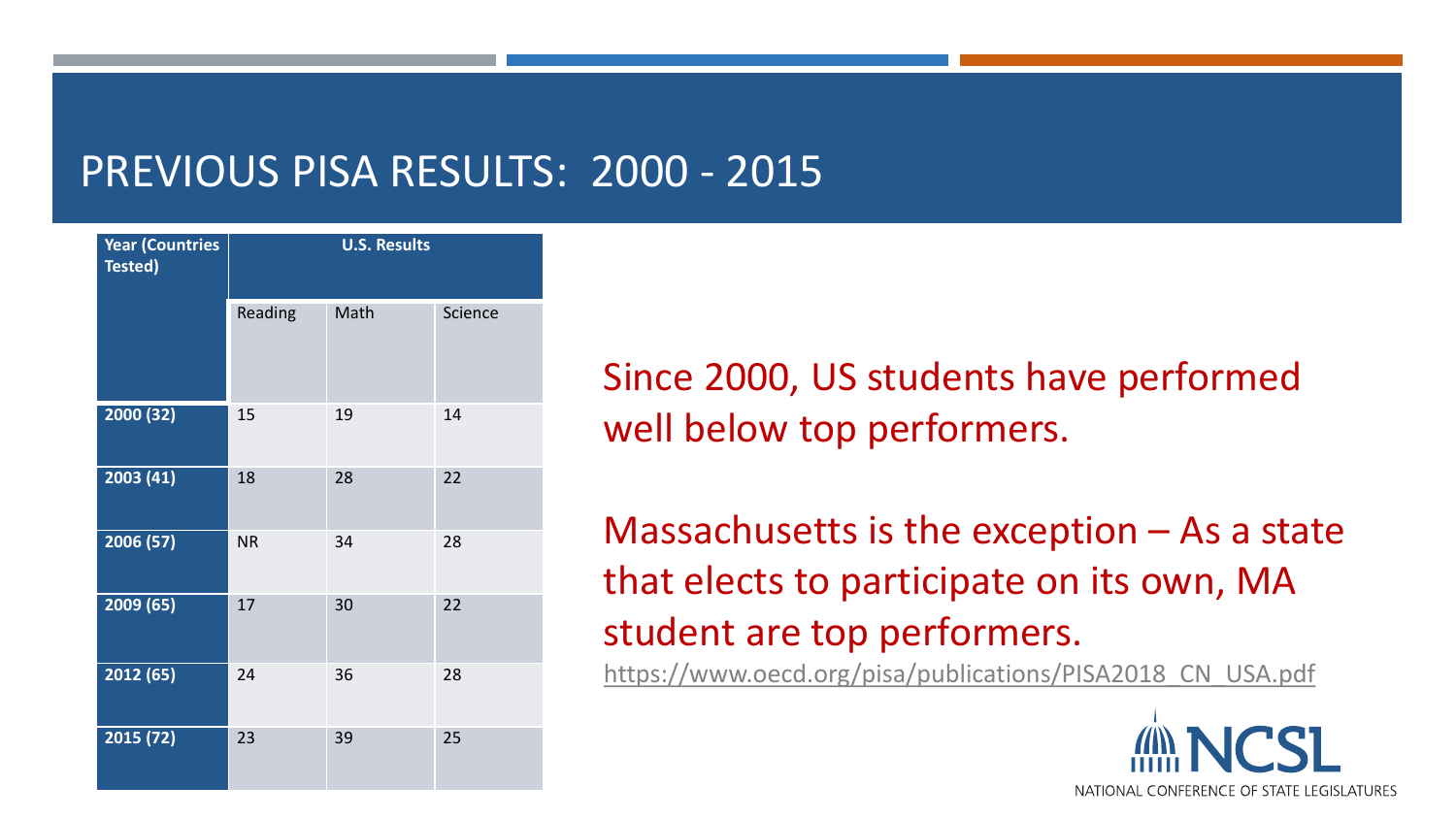# 2018 PISA RESULTS (RELEASED IN DECEMBER 2019): 8 SYSTEMS BETTER IN READING



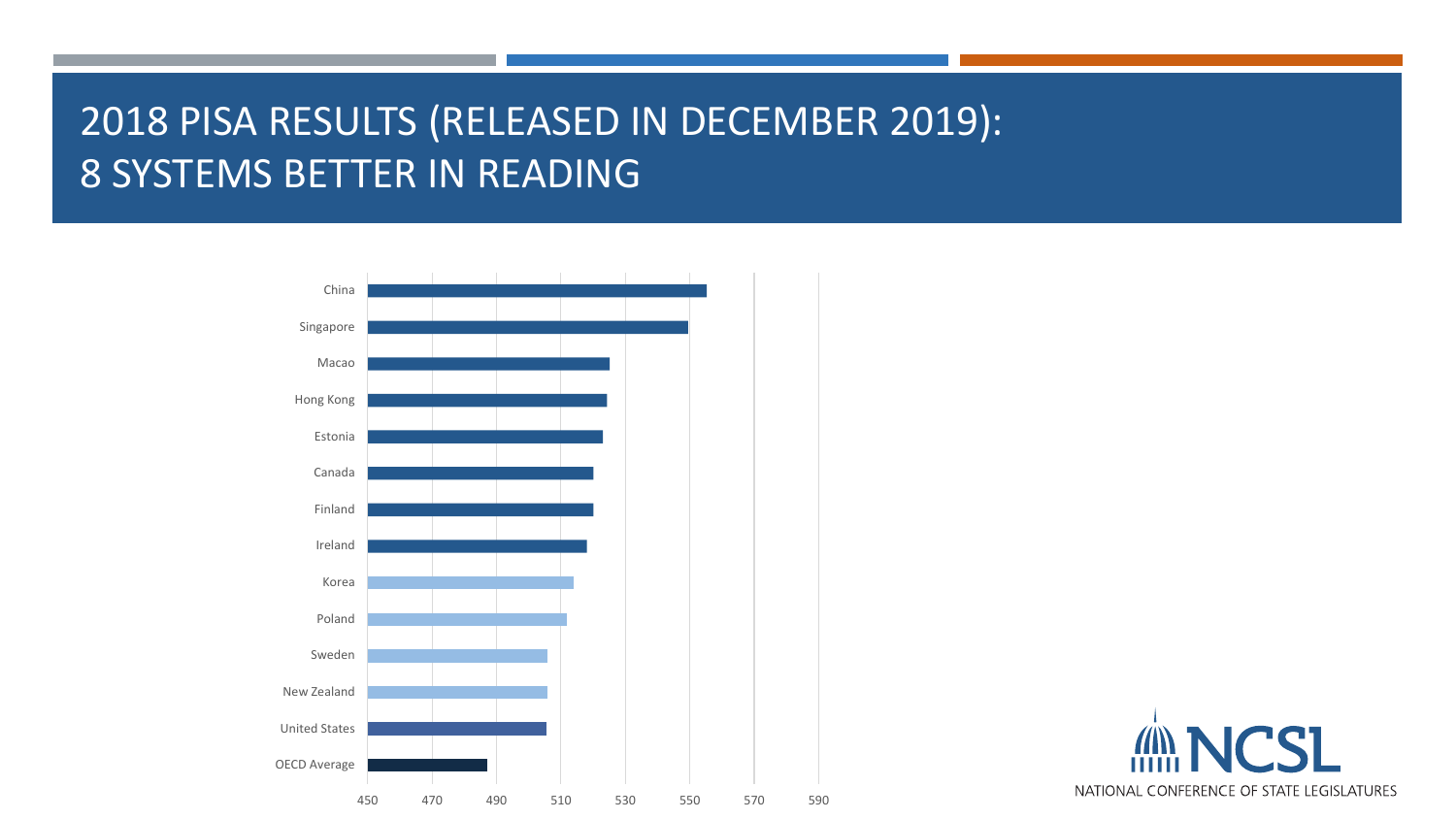## 2018 PISA RESULTS (RELEASED IN DECEMBER 2019): 30 SYSTEMS BETTER IN MATH



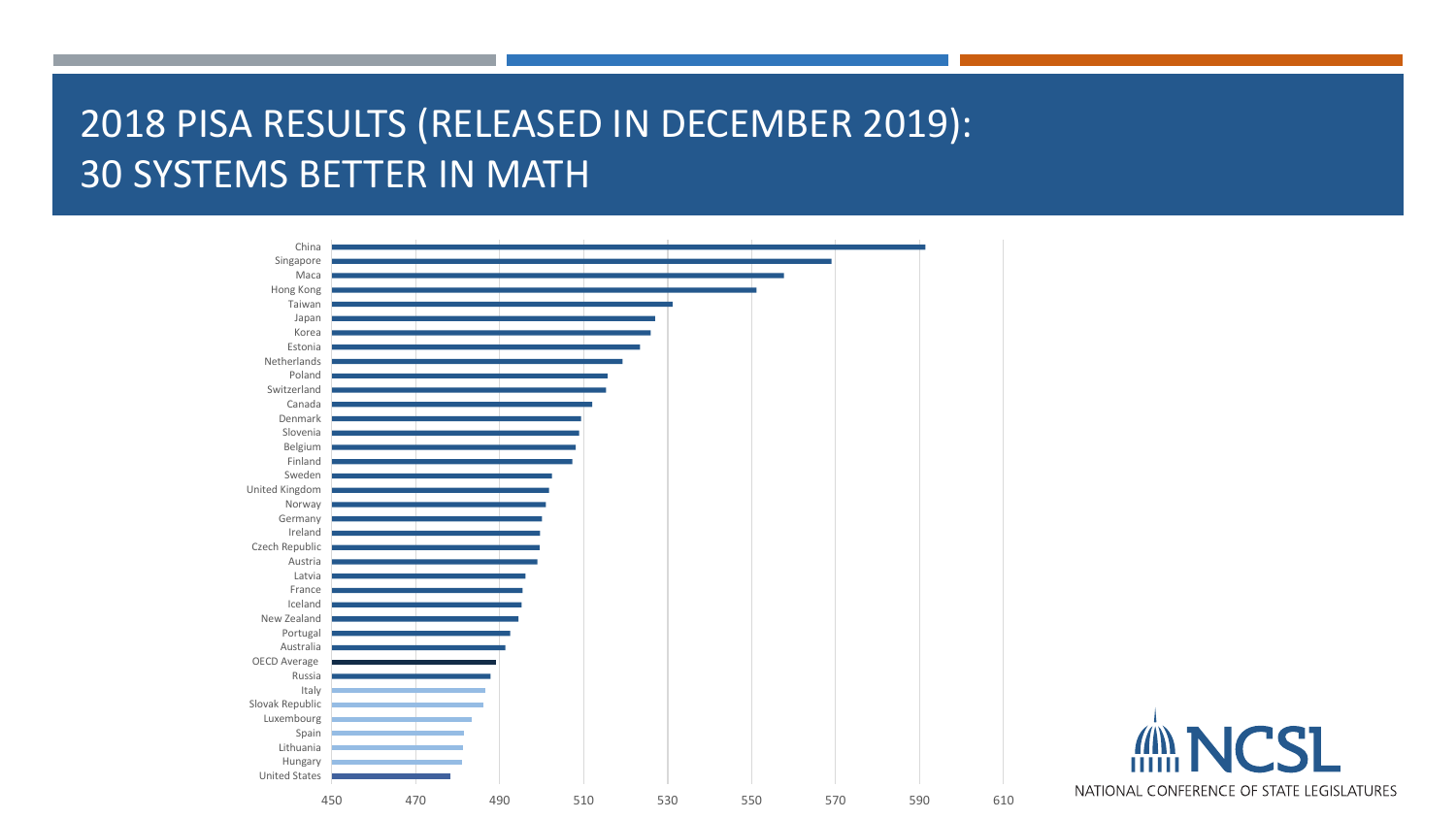## 2018 PISA RESULTS (RELEASED IN DECEMBER 2019): 11 SYSTEMS BETTER IN SCIENCE



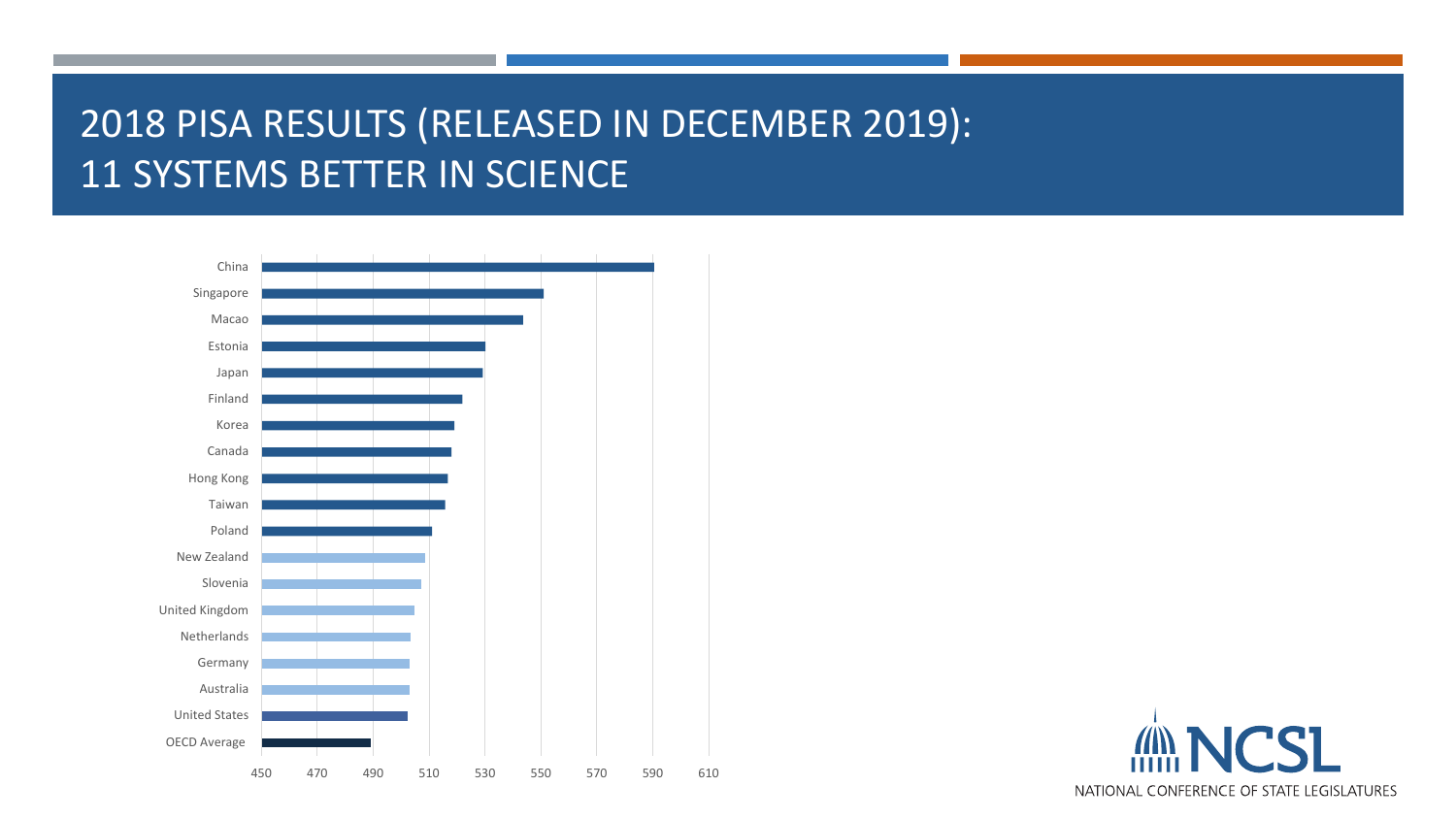# WHAT DOES THIS MEAN? OECD BREAKS DOWN THE RESULTS

In reading and science:

- Students in small group of consistently high performing countries are **about 1 year ahead** of U.S. students
- **Diden 20% of U.S. students can: ID a main idea, recognize cause and effect, say if 4** conclusions are warranted
- **Diamer 14%** can distinguish between fact and opinion
- **Diameta 12 Tele 2018 10 Sepannic Condom Condom Condom Condom Proget Condom Condom Condom Condom Proget Condom C**

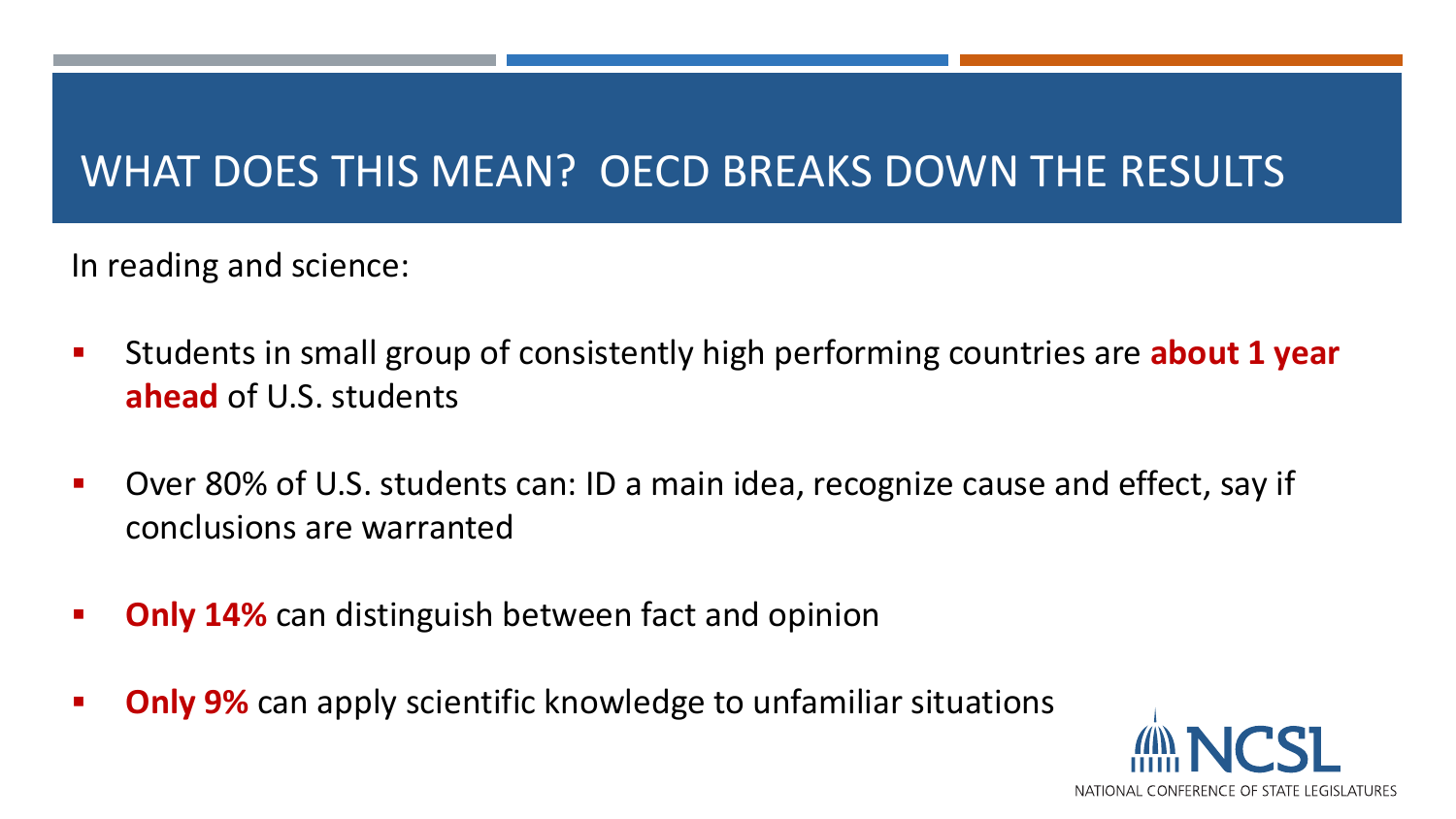### TOP PERFORMERS 1 – 4 YEARS AHEAD IN MATH

Years Ahead: Math Performance on PISA 2018 Compared to U.S.



NATIONAL CONFERENCE OF STATE LEGISLATURES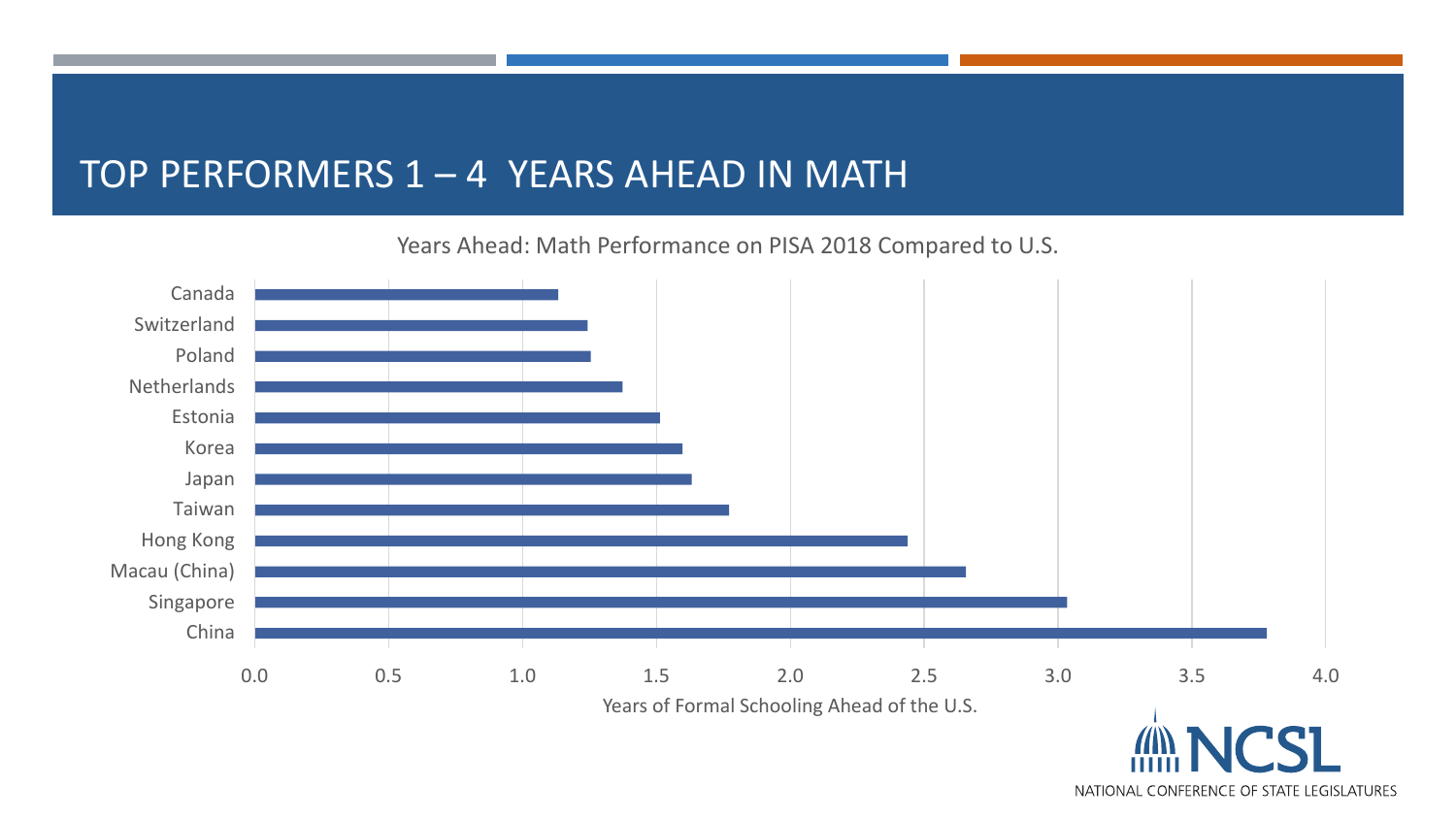## NATION'S REPORT CARD SHOWS LITTLE PROGRESS: 2019 RESULTS

- **2019 results show that student performance on reaching and math are stagnant and** have not improved in decades.
- Achievement gap is widening at an alarming rates, especially since 2009.
- Read full report, including your individual state results:
	- Blog about results: https://nces.ed.gov/nationsreportcard/blog/mathematics reading 2019.aspx
	- NAEP Website: <https://nces.ed.gov/nationsreportcard/>
	- Infographic of national performance: [https://www.nationsreportcard.gov/mathematics/supportive\\_files/2019\\_infographic.pdf](https://www.nationsreportcard.gov/mathematics/supportive_files/2019_infographic.pdf)
	- **Nontana Results:** https://www.nationsreportcard.gov/profiles/stateprofile/overview/MT?cti=PgTab\_OT&chort=1&su [b=MAT&sj=MT&fs=Grade&st=MN&year=2019R3&sg=Gender%3A+Male+vs.+Female&sgv=Differen](https://www.nationsreportcard.gov/profiles/stateprofile/overview/MT?cti=PgTab_OT&chort=1&sub=MAT&sj=MT&fs=Grade&st=MN&year=2019R3&sg=Gender:+Male+vs.+Female&sgv=Difference&ts=Single+Year&tss=2015R3-2019R3&sfj=NP&selectedJurisdiction=MT) ce&ts=Single+Year&tss=2015R3-2019R3&sfj=NP&selectedJurisdiction=MT

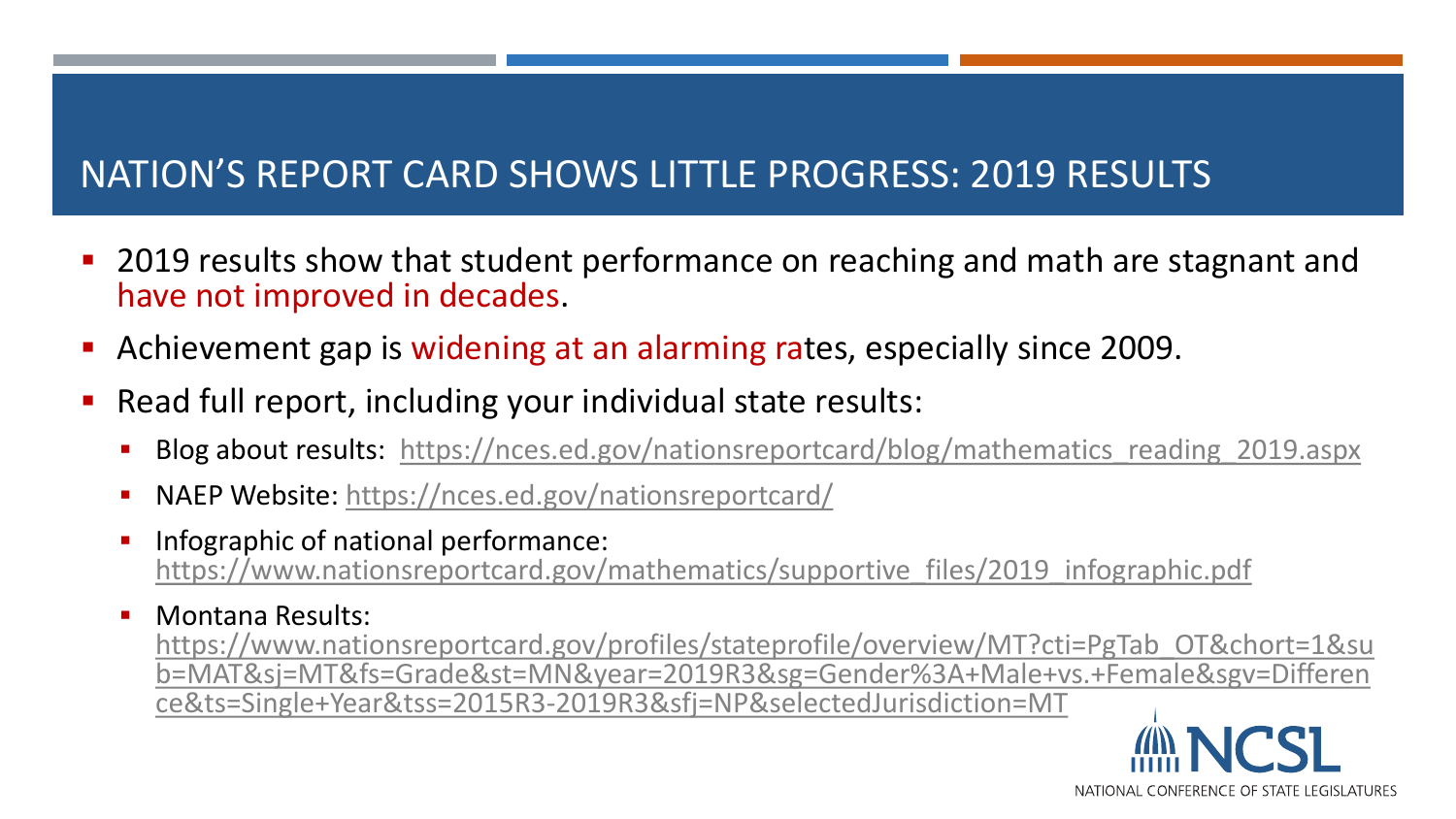### STATES HEED CALL AND TAKE ACTION

#### **MARYLAND**



- **EX Created Maryland Commission on** Innovation and Excellence in Education
- Benchmarked policies and practices against highest performing systems
- **EX Created a blueprint for complete** overhaul of system
- **Enacted package of legislation in 2019**
- Currently reviewing funding

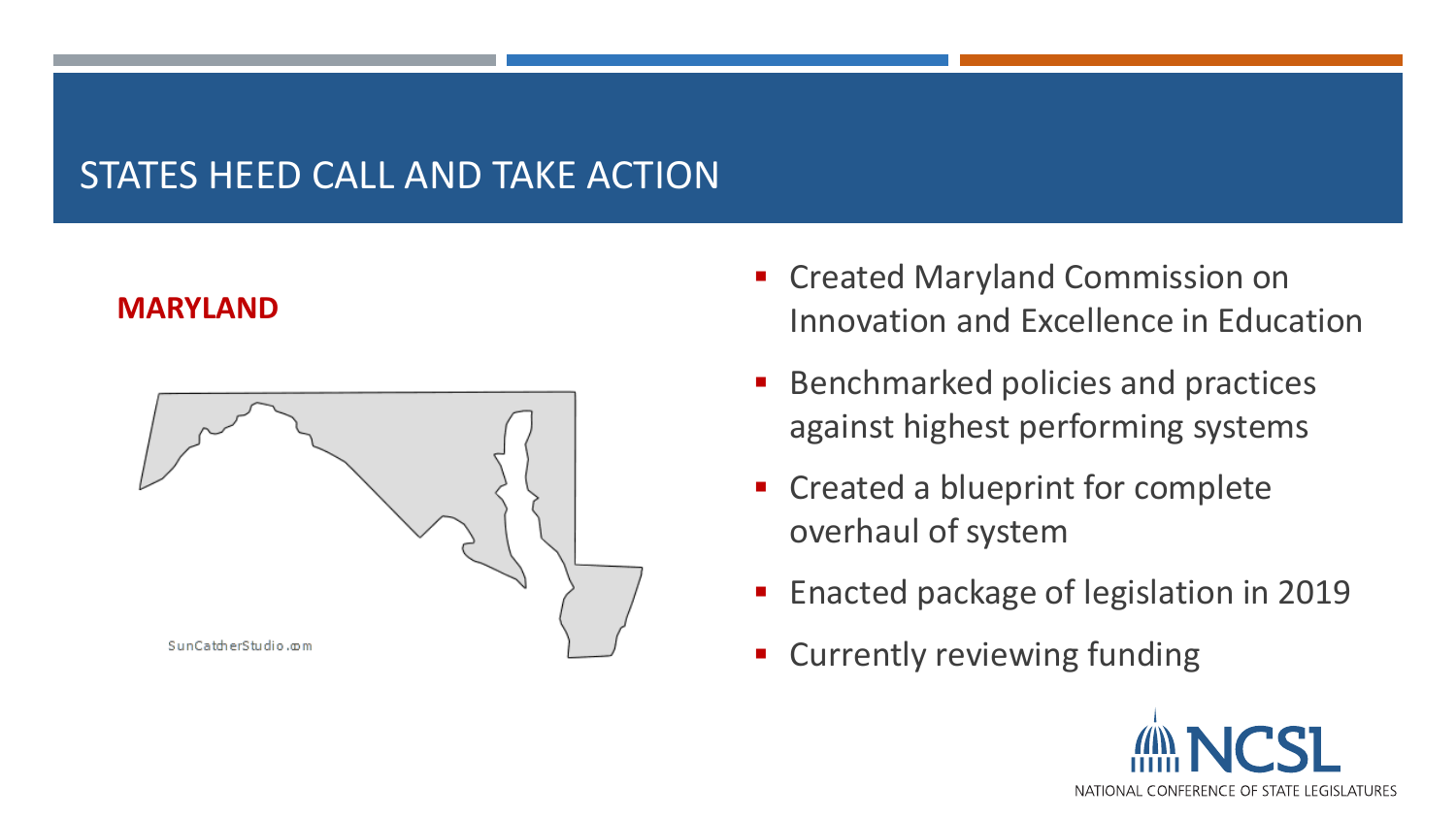### STATES HEED CALL AND TAKE ACTION

#### **NEW MEXICO**



- **Exercise Education Study Committee** full year study of international comparisons
- **Increased funding and emphasis on** early learning
- **Renewed efforts on teaching**
- **Reformed accountability system**
- Improved CTE system

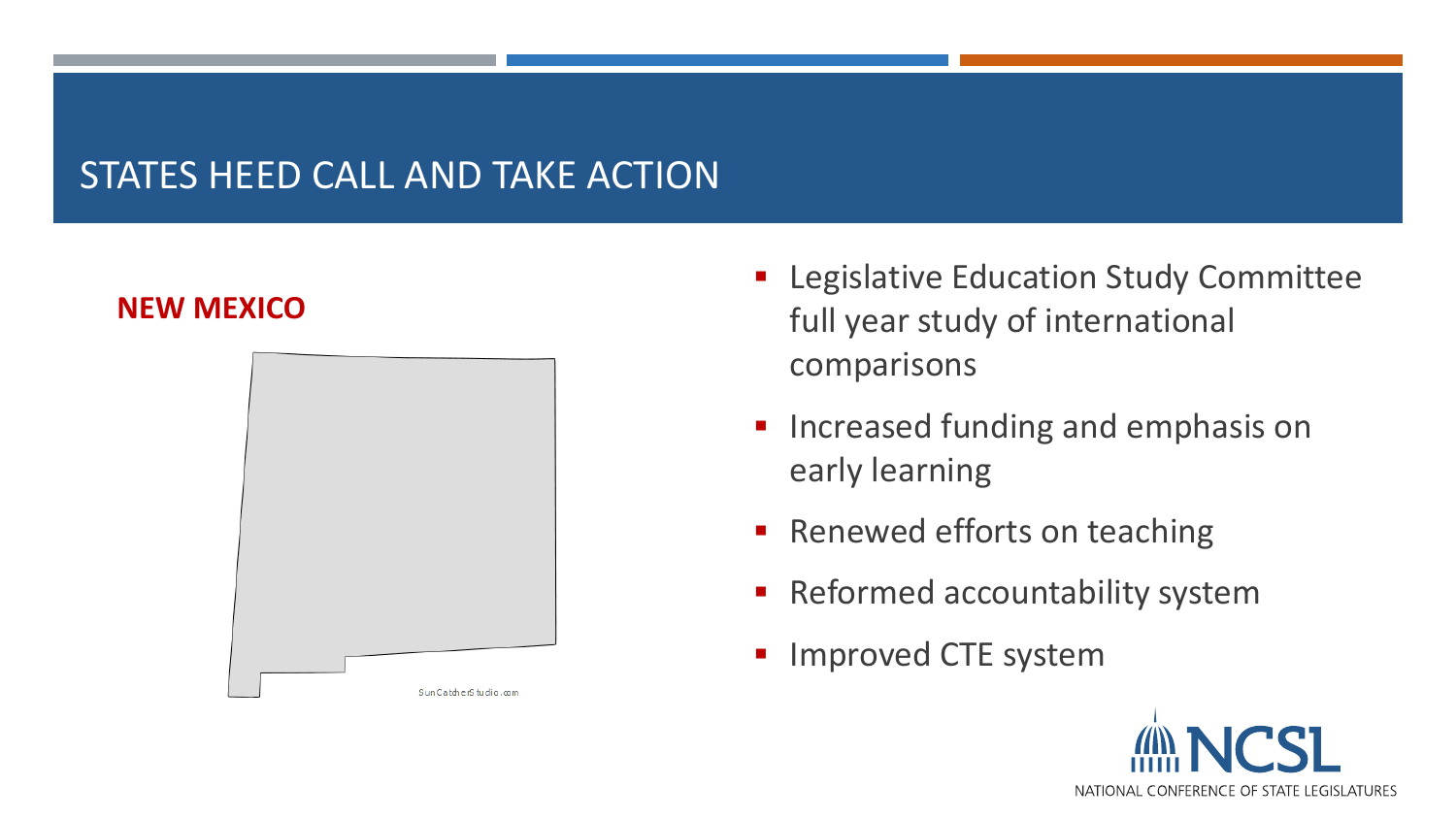#### STATES HEED CALL AND TAKE ACTION

#### **INDIANA**



- Key policymakers study international comparisons
- **EXEC** Legislature working with governor to revamp CTE and create apprenticeships based on Swiss VET
- **Held statewide summit in Dec 2018**
- **Working to improve teacher prep**

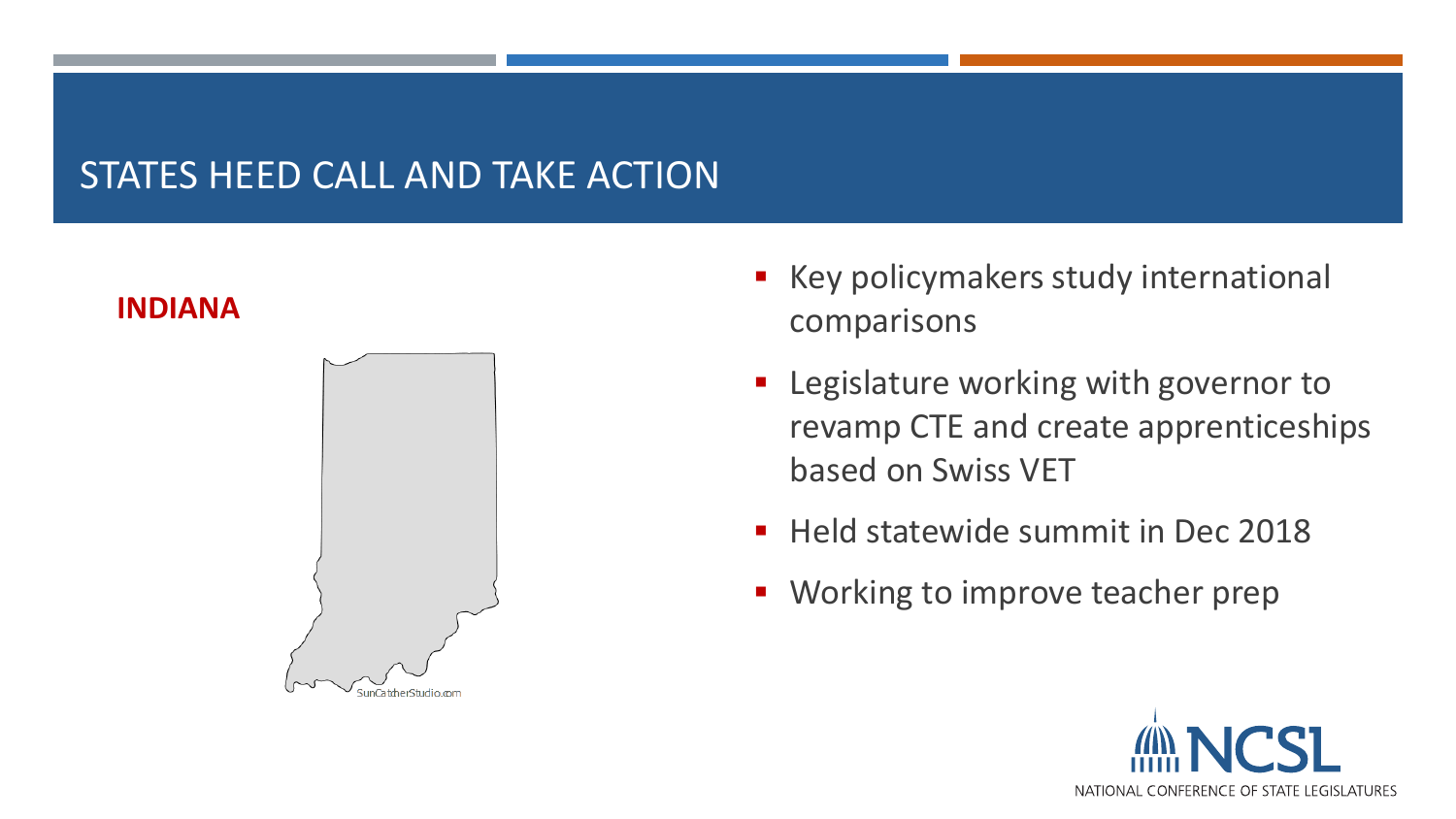## LEGISLATORS ISSUE URGENT CALL TO ACTION: BEGIN NOW, THERE'S NO TIME TO LOSE!

"As state policymakers, it is our responsibility to provide our citizens with a worldclass education. We cannot let another generation settle for anything less. Our future workforce, national defense, economic vitality and democratic foundation depend on our ability and willingness to get this done.

If we assemble the best minds in policy and practice, implement what we know works, and commit ourselves to the time, effort and resources needed to make monumental changes, we can once again be among the best education systems in the world. **If they can do it, so can we. But there's no time to lose."**